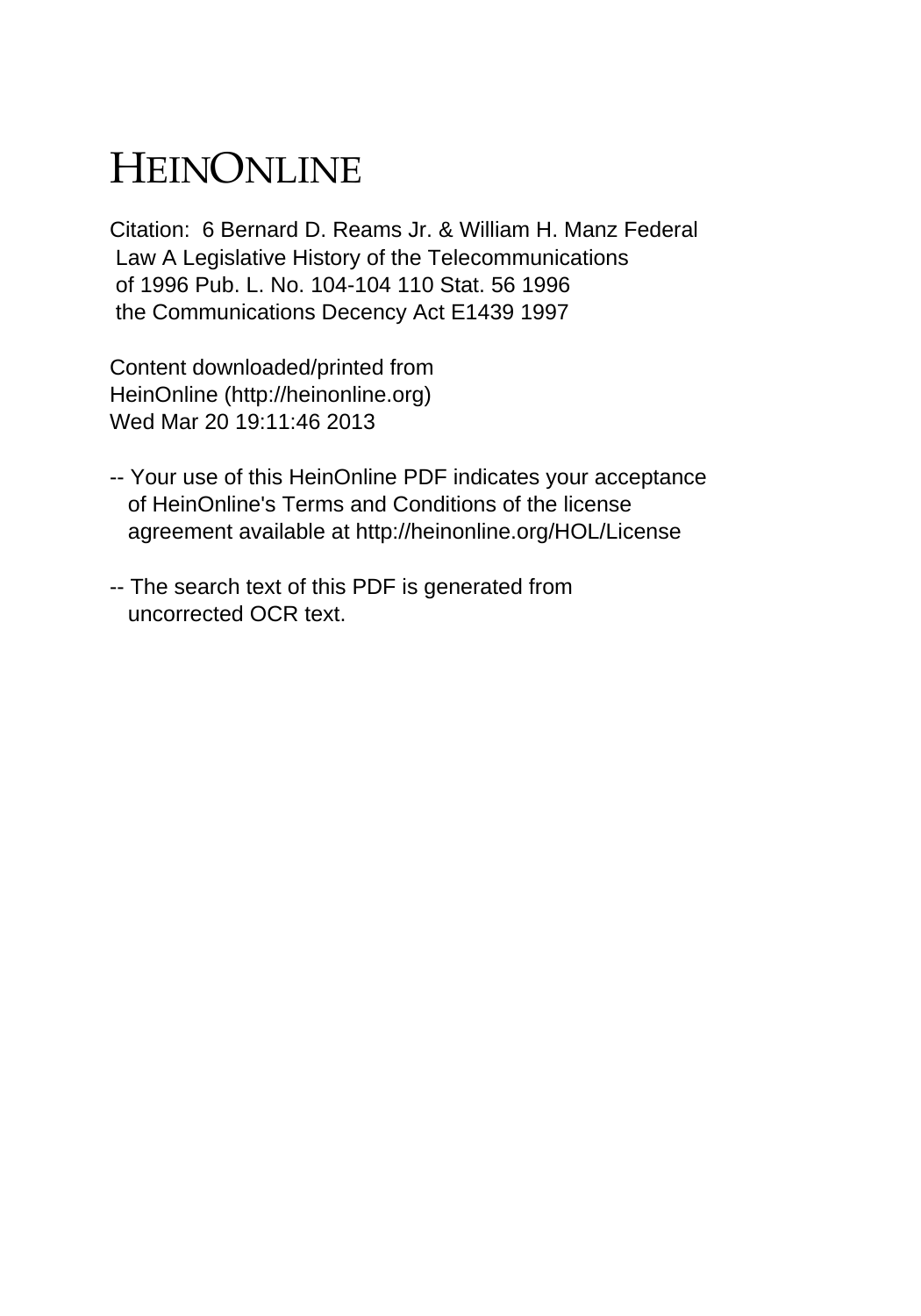high-temperature superconductors for effi-<br>ciency in electrical devices.

Experimental research in the near absence of gravity produces new insights into industrial es in materials that cannot be replicated on Earth and contribute to increased understanding of fluid physics and combustion. A better understanding of the combustion<br>process can lead to energy conservation on Earth. As a medi as a 2-percent increase in<br>burner efficiency for heaters would save the<br>United States \$9 billion per year.

In addition, space science is a catalyst for emic achievement. It is important to note that trends of U.S. college students majoring in science and engineering track closely with the funding trends of the U.S. space program. Teachers and communities across the Nation are already using space station concepts in performants on Alpha. These experiments will<br>be conducted from their classrooms on the be computed with the cassrooms on the<br>ground. Students will transmit and receive<br>data, manipulate equipment remotely, and<br>evaluate the experiments through interpretation of the data

Support for the space station Alpha is important to America's future.

**EXERCIT CONSTRUERT CONSTRUERT CONSTRUERT CONSTRUERT CONSTRUERT CONSTRUERT CONSTRUERT CONSTRUERT CONSTRUERT CONSTRUERT CONSTRUERT CONSTRUERT CONSTRUERT CONSTRUERT CONSTRUERT CONSTRUERT CONSTRUERT CONSTRUERT CONSTRUERT CONS** CONGRATULATING

#### HON. DONALD M. PAYNE OF NEW JERSEY

IN THE HOUSE OF REPRESENTATIVES Tuesday, July 12, 1994

Mr. PAYNE of New Jersey. Mr. Speaker, I

would like to bring to the attention of my col-<br>leagues an event which took place this past Survivaly in my home State. It was the celebration of the 35th Pastoral Anniversary of Rev.<br>Survivance C. Roberts at the First Baptist<br>Lawrence C. Roberts at the First Baptist<br>Church of Nutley.

Many know Reverend Roberts for his extraordinary musical talents. He was the first<br>black gospel record producer in the country with Savoy Records in 1954. He produced<br>many great gospel artists including the Ward Singers, the Banks Brothers, Dorothy Nor-<br>Wood, and the famed Caravans with Albertina<br>Walker. Over the years he has performed professionally and has shared the stage with such greats as Duke Ellington, Count Basie,<br>Sammy Davis Jr., Roberta Flack, and Ray Charle

Rev. Lawrence Roberts has been fortunate to have family and friends who have nurtured him throughout life. This nurturing has allowed him to open his arms, heart, and home for those that need that little extra attention, that smile of reassurance or understanding. Reverend Roberts not only shares his talent, he makes a point to share his knowledge. He has ectured at high schools, colleges, and the Smithsonian Institute

The accolades that have been bestowed upon Reverend Roberts have not changed this<br>man. He continues to take time out to be Uncle La wrence" to the young people of our community.<br>Mr. Speaker, I am sure my colleagues join

me in congratulating Rev. Lawrence C. Roberts on his anniversary and offer their best

high-speed computers and electronics, and wishes to him, his family, and his congregation.

# TEENAGE SMOKING

HON. RICHARD J. DURBIN OF ILLINOIS

### IN THE HOUSE OF REPRESENTATIVES Tuesday, July 12, 1994

Mr. DURBIN. Mr. Speaker, I would like to submit for the RECORD a column by Eric Zorn which ran in the Chicago Tribune on July 10,<br>1994. The column, "Let's Snuff Out Teenage Smoking," is right on target.

[From the Chicago Tribune, July 10, 1994] LET'S SNUFF OUT TESNAGE SMOKING

## (By Eric Zorn)

Surveys tell the story: The 400,000-some<br>new tombstones planted each year for those<br>who have died of smoking-related causes are collective monument to the enduring stuof tear --------<br>1820-19

pidity of teenagers.<br>The kids aren't doing the dying, of course.<br>The kids aren't doing the dying the ones<br>Tobacco takes years to complete its ugly<br>work. But they are by and large the ones<br>into a powerful addition (or, if y the industry pantandrums, a pleasurable<br>habit that just happens to be terribly hard to<br>break) that takes a huge toll on the individ-

contains and society. time among about a quarter of the population as it does, unvise people must join in<br>to replace the quitters and diers in great<br>numbers—pople who, easy, don't really be-<br>numbers—pople who, easy, doing the line<br>is like in th

In short, teenagers.

In short, teenagers.<br>The vast majority of new smokers each<br>year are teena. Pigures from the Office on<br>Smoking and Health within the U.S. Centers<br>for Disease Control and Prevention above<br>that four out of five adults who now of first cigarette is 14.5, and of becoming daily smoker is 17.7.<br>The same report said it is very rare for

The same report said it is very rare for<br>people to take up smoking after 30. The<br>unstated reason is obvious: People know between<br>the ter by then. They've read the studies and<br>tear the weed. They've read the studies and<br>bod

nu anual metre sin a wisystem and one's<br>relation between one's wisdom and one's<br>level of formal education, note that only 14<br>percent of college graduates since, com-<br>pared with 22 percent of those who didn't fin-<br>ish high

ish high school. The New Republic reported<br>in the last week that only 7 percent of the Harvard<br>class of '68 smokes.<br>High the strong associations<br>with youth and lack of wisdom, smoking<br>ought to be viewed as just another on those numer animates fitter on the payment of the payment of the payment in the case of the payment in and the control of the case of the state of passes. Something to grow out of the of passes. Something to grow out of th

to sit in restaurant smoking sections as they would be to ask to sit with patrons who are laying drinking games until they vomit or pass out.

pass out.<br>But, of course, it is not that way. Tens of<br>millions of adults keep right on smoking

well after they have become wise, deliberative and otherwise cautious, well after they have turned the volume down and started the view esting high-fiber foods. Such is the power of. the nicotine addiction (pleasurable habit)

curous sensors not construct the mother of the Smoking drains our health-care system of \$50 billion a year, according to a federal report released Thursday. Additional relations released Thursday. Additional relationship port said.

We can further tax, shun and sequester<br>adult smokes to try to treat to<br>hacodog grip. The clustery the only way to make significant<br>flunctions in the get coupler with our control of whom<br>ten more is to get to get the stars We oan further tax, shan and seems

establish retail intensioning programm for to-<br>bacco sales. Such a license could be superhed or revoked if the merchant sells to<br>youths, much like a liquor license.<br>The federal requisitions will not contain<br>sample of the s ing

ng.<br>Geod starts. Still too wimpy. As far as mi-<br>nors are concerned, tobacco should be like<br>alcohol--a serious, adult product with seriaccounting serious, accur product with series one consequences for kids caught using it.<br>Suspended driver's licenses. Community<br>service. Eig fines. And the law should be<br>equally hards with those who sell or distributed

equality harsh with those who sell or distributed to adolescents.<br>
"Such a policy would pay off in the long run<br>
in a variety of ways. Perhaps it would went<br>
that has a string of ways. Perhaps it would went<br>
take some of t

#### BUILDING OUR TELECOMMUNI-CATIONS INFRASTRUCTURE

# **SPRECH OF**

HON. JIM SLATTERY OF KANSAS

### IN THE HOUSE OF REPRESENTATIVES Tuesday, June 28, 1994

Mr. SLATTERY. Mr. Speaker, I rise today in strong support of H.R. 3626 and H.R. 3636.<br>These landmark bills are essential in aiding our Nation as we travel down the information superhighway. I congratulate Chairman DIH-<br>GELL and Chairman BROOKS, along with Subcommittee Chairman MARKEY and their staffs for their diligence in bringing this legislation to the finor

H.R. 3626 would allow the regional Bell Telephone Companies gradually to enter the<br>long-distance business. The companies could so enter into telecommunications equipment manufacturing, based on legislation | au-<br>thored, and could provide information services. state in the base includes important provisions<br>requiring future Bell manufacturing affiliates to<br>operate in the United States and to make every possible effort to buy component parts from U.S. companies.

a am pleased that H.R. 3826' also includes<br>an amendment I, offered to help thousands of community newspapers across the country<br>have a better chance to get on board the information superhighway.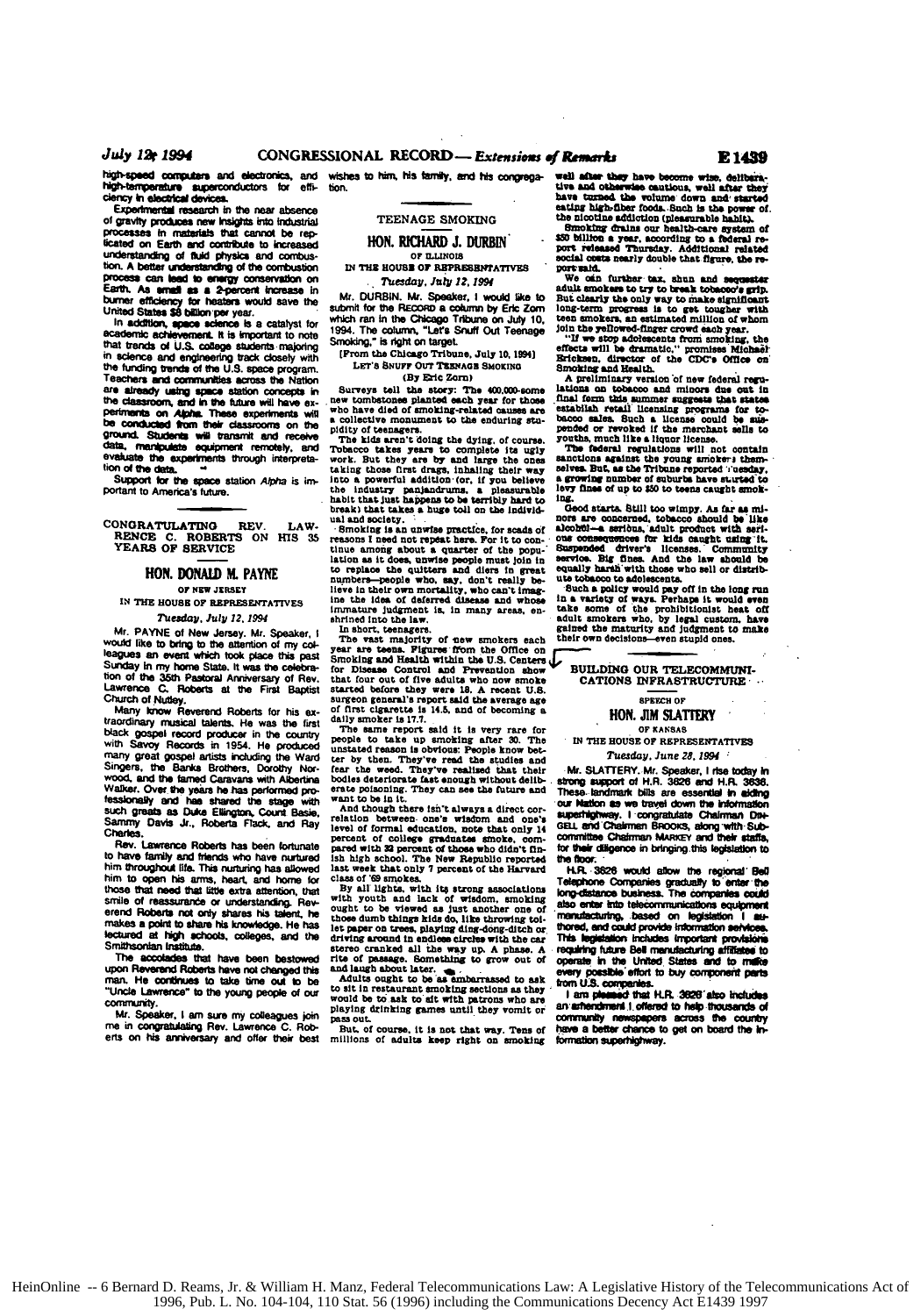The National Newspaper Association, the SALUTING MENTHA MITCHELL ordest and largest newspaper trade associa-<br>lookst and largest newspaper trade associa-<br>lion in the United States, believes this could **be** the **moat** important fegislation to affect **HON.** BILL **L** BREWSTER community newspapers throughout the Nation. oF OKLAHOMA By guaranteeing them fair access, fair rates, in the word fair conservation with the server of the method of the server of the model of the model of the model of the model of the model of the model of the model of the mode nothing less than a license to the future. With-<br>out it, they could be ignored or actually driven **Mr. BREWSTER. Mr. Speaker, I would like**<br>off the information superhighway.<br>off the information superhighway.

nities together. Many are going through tough service, Mentha Mitchell Vamer.<br><sup>times. They face competition and disappearing Mrs. Varner, from Ardmore, OK, has accom-</sup> bound to get a fair shake. The law requires no

of this legislation which address access by the System. She was acclaimed one of the best<br>disabled. In the past, most technological inno- teachers in the State.<br>valions in the area of information and tele-<br>valions in the a disabled. In the past, most technological innovations in the pass, incess recursive and tele-<br>**Communication services have been developed** tional American Red Cross, Carter County<br>without considering the needs of individuals. Chapter for 10 years, and has served in ma without considering the needs of individuals

In keeping with the spirit of the Americans years.<br>With Disabilities Act mandate to bring about She has always been a trailblazer. Sho was the complete integration of individuals with dis-<br>the first black student to live in an integrated relationship of individuals with dis-<br>the first black student to live an integration of the computer<br>of the campus of Oklah communications equipment and customer **rFemises** equiprnent developed by Bell **manu-** In **1965** she was an instrumental leader in facturing affiliates, will be accessible **and** usa- establishing the National Head Start Program **costs of providing such access would result in headed the drive to raise money to renovate**<br>**En undue burden or an adverse competitive the old Dunbar School as a permanent home impact.** 

**H.R. 3636** directs **the** Federal **Cormunice-** her in **1989.** fions Commlssion to undertake Inquiries re- Mrg. Varner. has held many leadership positablish regulations to require an appropriate ciation.

The **Include provisions which will help to provide the** *ber* of the American Legion Auxiliary Post<br>to include provisions which will help to provide 1264, Carter County RSVP, the NAACP, the<br>a fair and equitable marketplace che operators.<br>TAPP organization.<br>For example, the legislation would promote Mrs. Varner is also a member of the local,

competition by removing State and local bar- district, and State Democratic Party, the rise for new telecommunications services. It Admore Chamber of Commerce, Carter Counters for Would also allow **joint** ventures, mergers, **and** ty Retired Teachers Association, and the Naecquisitions to occur in areas with population of **10,000** or less, or when **the** cable system bon. or systems in the aggregate serve less than 10 percent of the households in a Telco's operators have advised me of additional issues **erat** need to be addressed as this legis- Mrs. Varner **has** been instrumental in help**lation** moves forward. **For** example, **toere** is a ing many students attend college, **by arrang**to comply with the same franchise require- money.<br>ments as local cable operators. Furthermore, In 1991, she received the Living Legacy mentification of compliance with the inter- Award from the National Caucus and Center<br>connection and access requirements should on Black Aged, in Washington, DC. Her life's

I look forward to working with my colleagues<br>in the Senate to resolve these outstanding istues so we can ensure that rural America has tive with community work, volunteerng, and often lecturing. **1ull access to the information superhighway.** 

**off** the information superhighway, to recognize a woman from Oklahoma **who** These newspapers often provide the social, has achieved excellence and dedicated her political, and economic ties that bind community life toward quality education and community in the toward quality education and communit

ad revenue everywhere they advantage and the several firsts in her lifetime as an edu-<br>and revenue everywhere they look. Now at pished several firsts in her lifetime as an edu-<br>least they can face the electronic finite wit least they can face the electronic future with cator, administrator, and community leader.<br>confidence that if this bill becomes law they're She taught school 40 years and was with the confidence that **if** this bill becomes law, they're She taught school 40 years **and** was with the ss. **In 1966**, she was the first black teacher, after<br>I also want to call attention to the provisions integration, to work in the Ardmore City School

positions for the chapter for more than 53<br>years.

**blacklaiming** the Human Human Company to enter the she<br>in Ardmore. OK. Volunteering her time, she<br>headed the drive to raise money to renovate for the program. The building was renamed for

and video description services of video serv- ciation, the American Classroom Teachers As-<br>les, and further directs the Commission to es- sociation, and the Oklahoma Education Asso-

schedule of deadlines for the provision of Presently, she is a board member of the closed captioning.<br>Carter County Chapter of the National Amer-<br>We have finally set the stage for full ac-<br>Can Red Cross. the United Way of We have finally set **the** stage **for** full ac- ican Red Cross, **the** United Way of SouLthern crs--access which is **long** overdue-to video Oklahoma. the Ardmore City 'Schools Erichprogramming for these populations. Then the Foundation, and the HFV Wilson Com-<br>Additionally, I worked with my colleagues on munity Center. Further, Mrs. Vamer is a mem-<br>the House Energy and Commerce Committee ber of the A

10 percent of the households in a Telco's sity's National Alumni Association and Ard-<br>service area. Representatives of small cable more Douglass High School's National Alumni<br>operators have advised me of additional Is- Ass

ing for scholarships, and even giving her own

con Black Aged, in Washington, DC. Her life's<br>work and many accomplishments led to her **be demonstrated through a public process. work and many accomplishments led 1 look forward to working with my colleagues being selected for the prestigious award.** 

At 80 years of age, Mrs. Vamer remains ac-<br>tive with community work, volunteering, writ-

**I** want to wish her welt and congratulate her

for many years of service, leadership, and<br>friendship to the residents of Oklahoma friendship to **the** residents **of** Oklahoma. **Mr.** Speaker. **d** is an honor for me to join the

residents of Carter County, the **City of** Ardmore, and **the S:ate of** Oklahoma in saluting mare, and are diare of

A BILL TO CREATE THE SMALL BUSINESS ACCREDITED LEND-BUSINESS ACCREDITED LEND-ERS PROGRAM

### **HON. GLENN POSHARD OF :LUNOIS**

IN **THE** HOU;E OF REPRESENTATIVES-*Tuesday,* July 12,1994

Mr. POSHARD. Mr. Speaker, today, I am in troducing a bill **which.** if enacted. will allow one of the Federal Government's most eftective small business programs to serve th sector **of** our economy even better. The bill authorizes the Snall Business Administration **[SBA)** to irmplement on a nationwide basis an Accredited Lenders Program within **its** 504 loan-guarantee program-'e program which **al-**ready is dekvering outstanding benefits to the Nation's **small** tusinesses.

**By** creating an Accredited Lenders Program. or ALP the SBA can achieve an important goal: It **can** speed the turnaround time **for** thousands of small businesses applying for 504 loans. Anyone who talks regularly with small business people knows hat waiting **for** credit very often can mean the difference be-<br>hypen an important deal bennering and its tween an important deal happening and falling through. That means **jobs which** either will or will not be created.

The purpose of **the** 504 program is to help small businesses expand with long-term cap**ital** for physical plant **end** equipment. Under the program, the **SBA** guarantees loans made **by** local Certified Development Companies **[CDC'sl** to small businesses. The small businesses in turn must obtair **50** percent finaric**ing** through private financial instituions and must also provide **10** percent equity themselves.

Demand for the program has been skyrocketing during the past several years, as has the number of **jobs it** creates. According to the **National** Association **of** Development Companies **(NADCO)**, the 504 program and its<br>predecessor 503 program have funded over predecessor **503** program have funded over **13.000** small businesses since **1981,** creating over **350,000 jobs.** The **SBA's** Allan Mandel calculates that--because of **the** very low, **0.5** percent Federal subsidy rate **on** the privately underwritten debentures which **lund the** CDC loans-is program actually creates or retains jobs at the amazing rate **of** approxinately **\$49** in taxpayer expenditure per **job.** When we **talk** about Federal Government **support for** small businesses, **SBA's** 504 program clearly is a major success story.

This bill would simply apply to the 504 program a concept already in **operation** in **SA's**  $7(a)$  loan-guarantee program--the agency's largest program. The idea also is in operation laigent prograri. The **idea** also Is in operation in a pilot **project** being conducted **by** the **SeA** with a select group of 504-program **CDC's.** The **concept** is to rely **during SEA'S** guaraitee-approval **process on the** credit **analysis** conducted by qualified **professional staff Of** lenders with en **established** record **of** utilizing the program successfully, **rather** than requiring **SBA** loan officers to duplicate that **creit** anal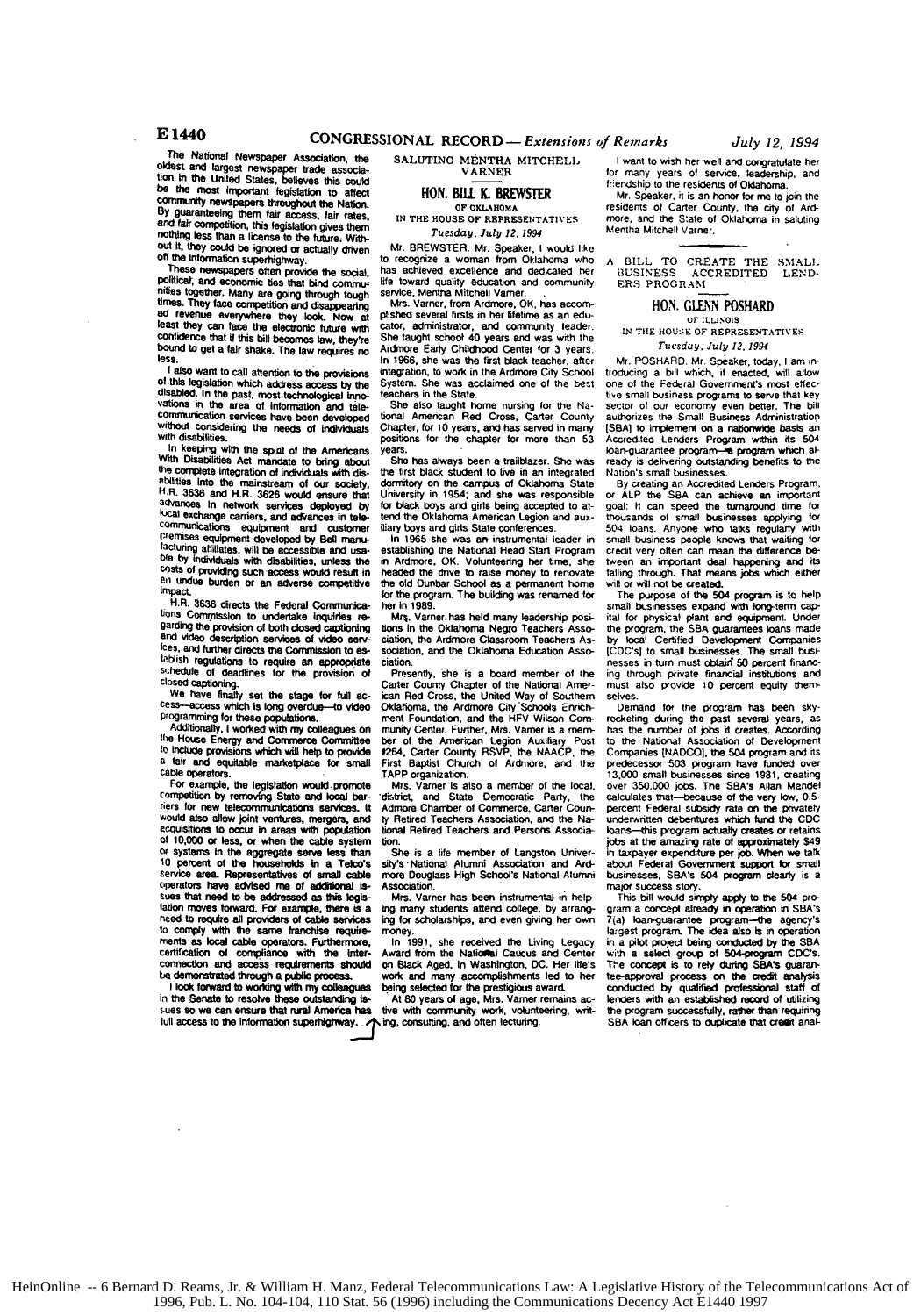Document No. **159**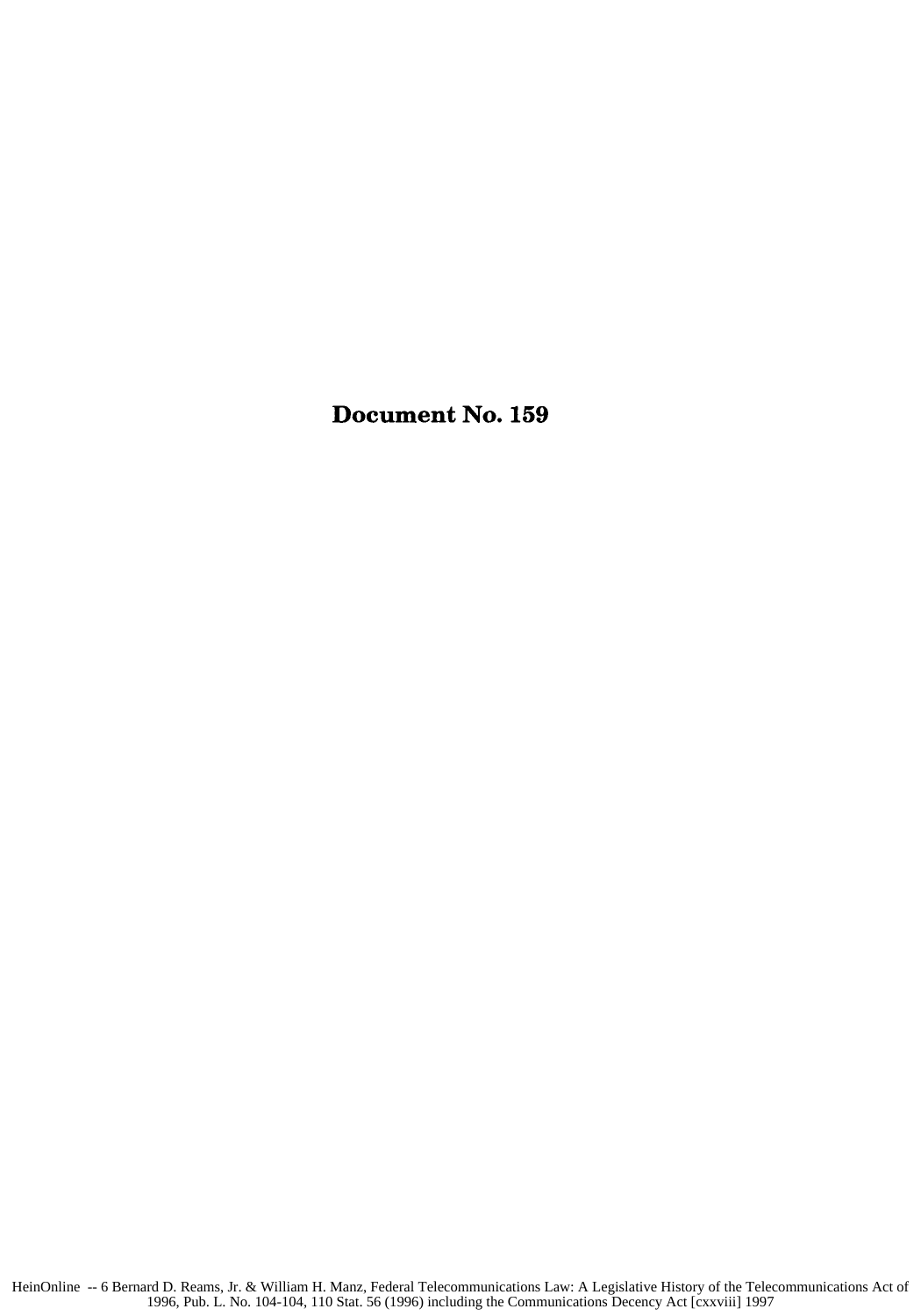HeinOnline -- 6 Bernard D. Reams, Jr. & William H. Manz, Federal Telecommunications Law: A Legislative History of the Telecommunications Act of 1996, Pub. L. No. 104-104, 110 Stat. 56 (1996) including the Communications Decency Act [cxxix] 1997